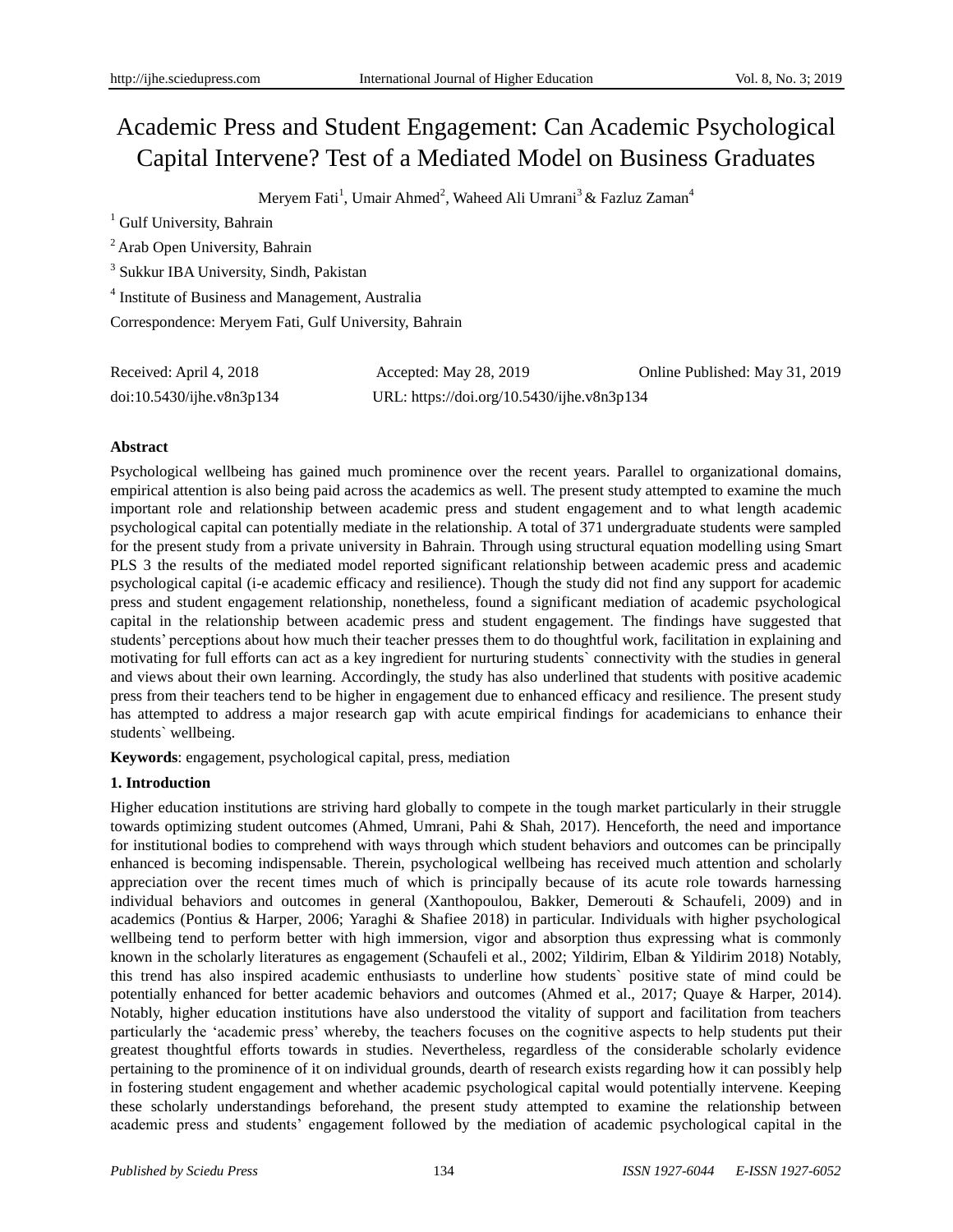relationship.

## **2. Literature Review**

## *2.1 Engagement in Academics*

Academic engagement is the least explored factor in the academic field and it is highly related to academic resilience (Finn and Rock, 1997). Accordingly, Lamborn and, Newmann, and wehlage (1992) define student engagement as: 'psychological investment in learning, comprehension and mastering the knowledge, skills, and crafts necessary'. This definition shows that engagements are about the level of the commitment of students, their eagerness to learn, comprehend, and master knowledge and skills.

Engagement is not only about the time spent in studies (Finn, 1989), but it also comprises one's behavior, feelings and one's approach about learning since it shapes the way students engage themselves during the course of their studies. Everyday situations of resilience can enrich the study of engagement through focusing on common situations at the educational setting, such as: what happens when students make mistakes, encounter difficulties and failure in school. When talking about academic resilience, we mentioned that coping skills are of a great importance since they may shape students' reactions to challenges and obstacles. Skinner and Pitzer (2012) stated that 'the same personal and interpersonal resources that promote engagement may shape students' reactions to challenges, with academic coping and bridge back to reengagement'. In fact, engagement is a psychological connection (Rothbard, 2001; Youwen, 2018). It is a positive state of mind (Schaufeli, Salanova, González-Romá, and Bakker, 2002) since it allows students to be dedicated and able to handle any difficulties and this could be a clear portrayal of their commitment and efficacy.

Fredricks, Blumenfeld, and Paris (2004) assumed that engagement is flexible to different situations, contextual features, features and open to environmental changes. The most important thing is that students should be self-confident and they need to believe in themselves and their abilities. They need to see that every negative situation is a bridge to a positive one. Moreover, support is needed from their surrounding environment (in our case family and professors) since it can influence engagement (Skinner, Furrer, Marchand, and Kindermann, 2008). Many factors can influence academic engagement. The behavior of teachers (Skinner and Belmont, 1993), classroom climate (Reyes et al., 2012), and achievements (Denny, 2013). Academic engagement can be also influences by the student's attitude towards himself/herself and this lead us to investigate how self-efficacy can be a one of the major factors of academic engagement.

#### *2.2 Academic Psychological Capital*

Across the major literatures pertaining to individual behaviors, psychological well-being is generally represented as a form of personal resources that underline positive evaluations relating to a person`s view of its potential and ability to responsively manage and influence their environment (Hobfoll et al., 2003). Studies have highlighted psychological capital comprising of self-efficacy and resilience (Luthans et al., 2007).

#### *2.3 Academic Self-Efficacy*

In the two previous sections, it is clear that there is a strong relation between academic resilience and academic engagement since Sun and Rueda (2012) added to these two variables Amitay and Gumpel (2015) pointed out that Academic resilience has an influence with the self-efficacy of the students. According to Bandura (1989) referred self-efficacy as beliefs about one's capabilities to learn or perform behaviors at designated levels. Self- efficacy is an important variable since it affects students' motivation and learning (Dinther, Dochy, and Segers, 2011) and thus influence academic engagement and performance.

The association between academic resilience with academic engagement and self-efficacy has been identified in the literature review. However, there is a gap in the literature as the association of these three factors on academic resilience since it has not been explored.

Since self-efficacy is related to students' beliefs of achievement, it has a direct influence on their motivation. Many factors help in improving and shaping self-efficacy. Pajares and Schunk (2001) stated that family, friends, school, and transitional influences are of extreme importance. Teachers' roles are also of huge importance since it would add to the shaping to student academic self-efficacy. Teachers' behavior can influence students` efficacy negatively or positively (Banfield). If the teacher encourages students and make them believe in themselves and their capacities the students' self-efficacy building becomes positive. However, if the teacher has negative behavior, blames students all the time, does not give them credit of the good deeds, and always provides negative feedback, the building of self-efficacy is impacted negatively. Teachers need to pay attention to their behavior with the students and type of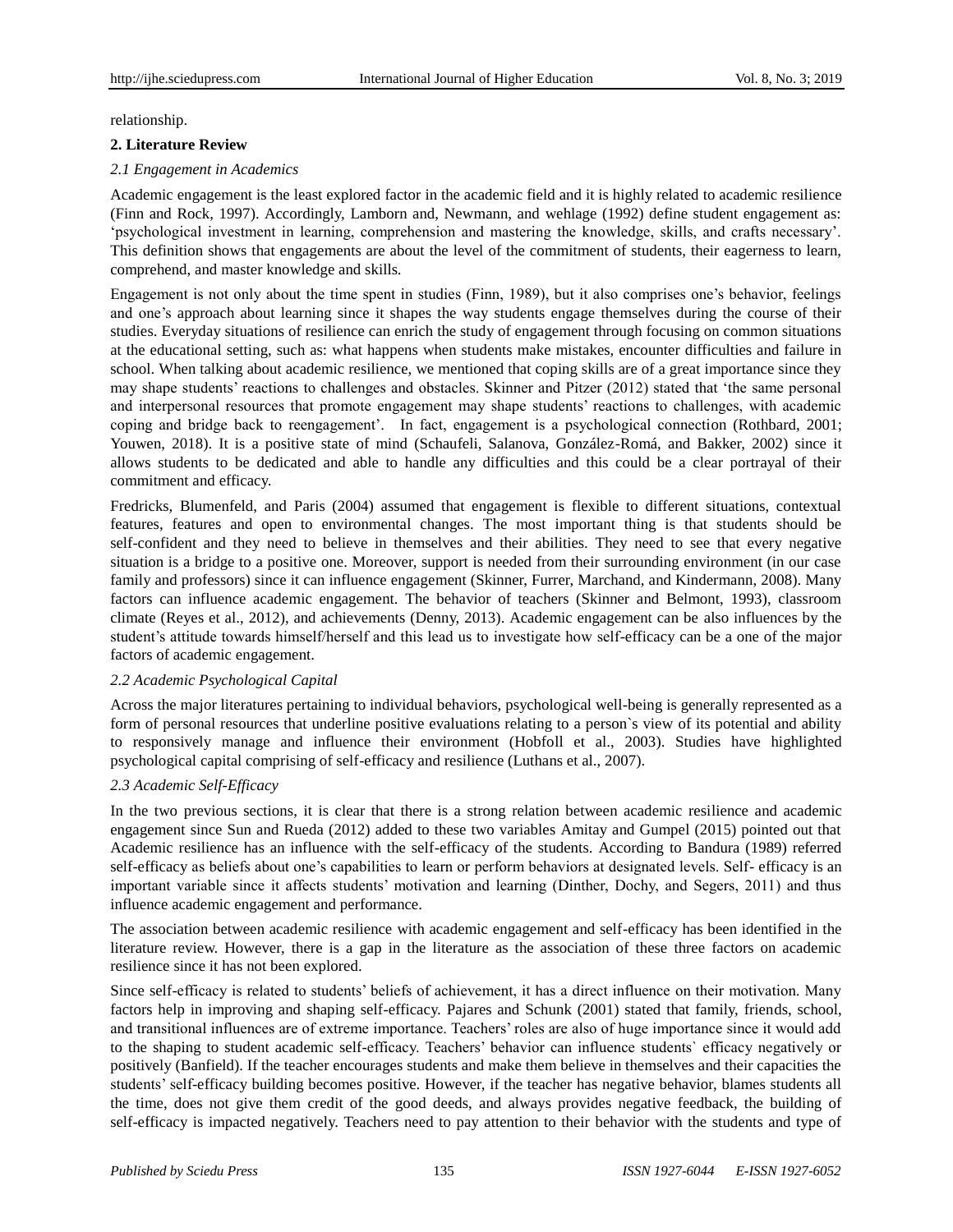feedback they provide. When students who experienced failure are given instructive and positive feedback by their teachers, their self-efficacy improves and gains more strength.

It has been claimed by many researchers that students who have high academic self-efficacy manage their academic life and duties effectively, and use efficient learning strategies, however the ones who have low academic self-efficacy experience academic failure, are not aware of their learning strategies, and face many problems in their academic life. A strong academic self- efficacy is the major cause of academic success of students since it is assumed that their academic motivation is also high.

## *2.4 Academic Resilience*

Most studies in resilience originate from psychology. However, it is always beneficial to extend them to other fields and see how human beings' behavior is different from one situation to the other. Luthar, Cicchetti, and Becker (2000) defined resilience as to the process of positive adaptation in the face of significant stress or adversity. Nowadays, students face many challenges both in their daily and academic life that is way they need to be able to adapt to various situation in order to have a smooth learning experience. Luthans, Vogelgesang, and Lester (2006) stressed this fact by stating that resilience is a psychological capital that needs to be enhanced and developed in each person. An acceptable degree of resilience enables the person to transform stressful situations into positive opportunities. This for sure requires high order skills but at the same time some critical situations push people to react unconsciously in a positive and an acceptable way. It has been shown in many researches, such as Gillespie, Chaboyer and Wallis (2007), that Resilience is a process that can be developed during the life span and cannot be considered as the inherent characteristics of personality.

When talking about resilience taking into account culture can be of a great importance. Culture can be viewed as social markers that make people unique from each other based on their country of origin, race, or languages that they were born with. Although people are different because of their cultures, languages, races, religions, and other aspects; there are universal values and norms across human societies. The challenges of social work research are to investigate the similarities in the midst of obvious differences and diversity. Culture plays an important role in determining resilience and observing the relationship between some predictors and their outcomes (Celik, Cetin & Tutkun, 2015; Walsh, et.al 2018). Also, Gillespie, Chaboyer, and Wallis (2007) pointed out that resilience is mainly developed through a synergy between individuals, their environment and experiences.

Maintaining good academic standards is what is meant by academic resilience. This is topped with a pinch of motivation since students' academic success can be lost if they lack resilience, study under pressure or have stress in their institution (Martin, 2002; Sudaryana, 2018). Waxman, Gray, and Padron (2003) stressed the fact that Students with good academic resilience can succeed in school despite the presence of adverse conditions. This led us to question the way institutions work and help students believe in themselves and be resilient since at the end of the day they are educating citizens who will be active in the world and able to serve their countries. Individuals in general need to be equipped with coping skills. They need to be self-aware of their own abilities, relationships and skills. The development of this belief system may be influenced by variables such as personality, environment, and developmental stage. (Jew, Green, & Kroger, 1999).

#### *2.5 Academic Press*

Academic press is defined by Hoy, Smith and Sweetland (2002) as: "the extent to which the school is driven by a quest for academic excellence". An academic institution with strong policies, procedures, practices, and norms (Lee, Smith, Perry, & Smylie, 1999; Murphy, Weil, Hallinger, & Mitman, 1982) that are respected by all bodies namely: administration, top management, and professors can lead to academic press. McDill, Natriello, & Pallas, 1986, p.8 said that: "Academic press focuses on the extent to which school members, including teachers and students, experience a normative emphasis on academic success and conformity to specific standards of achievement". Every institution has standards of success and distinguishing itself in the market and to achieve that all bodies need to follow its culture or philosophy and adhere to its journey which can be very stressful and can put everyone under pressure. Hoy and Hannum (1997) believed that an orderly learning environment is set when the institution is characterized by a high academic press. In addition, Murphy, Weil, Hallinger and Mitman (1982) claimed that school policies, teachers' beliefs and objective, classroom practices that are directed towards academic press, obliges the students to work hard and respect their peers who have academic stress. The present study attempted to fucs on the cognitive support prospect of teachers which focuses on encouraging students to think, give a careful though to the academic tasks and activities and guides them to give their best in this regard. Notably, there is scarcity of evidence pertaining to how this can potentially help enhance psychological well-being prospects such as student engagement.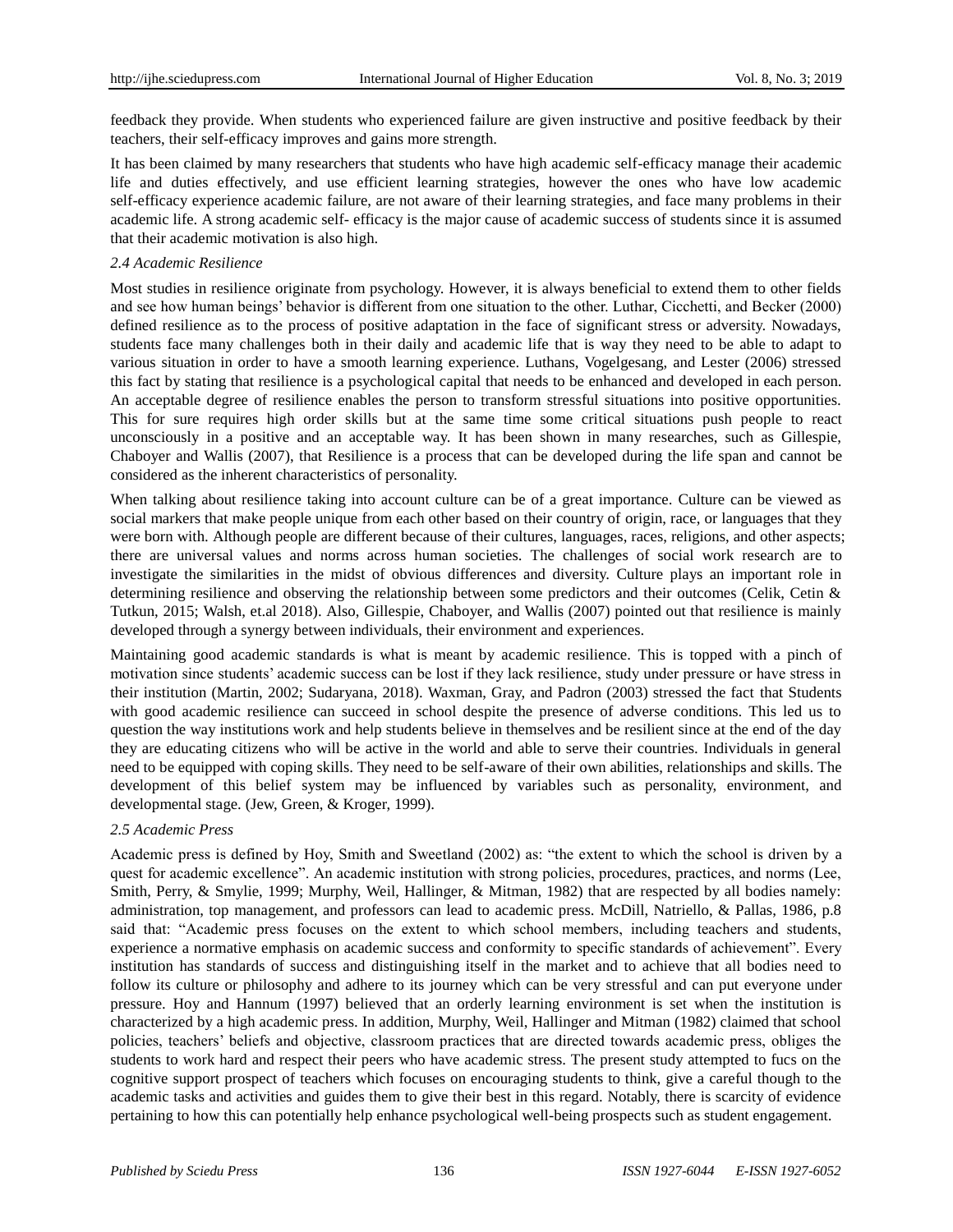# *2.6 Mediation of Academic Psychological Capital*

Several studies have confirmed the mediating potential of psychological capital in general (e.g. Luthans et al., 2008; Shen et al., 2014). Accordingly, prominent studies can be traced from engagement literatures testing the mediation effects of different individual and organizational factors. For example, Salanova, Agut and Peiro (2005) attempted to examine the role and impact of service climate as a mediator in organizational resources and engagement relationship. More Particularly, Xanthopoulou, Bakker, Demerouti and Scheufeli (2009) tested and hence reported full mediation of psychological capital between job resources and engagement. The study concluded that resources help facilitate in enhancing individual psychological capital which further predicts engagement. In the likewise manner, scholarly work also underlines the acute role and influence of psychological capital towards harnessing engagement (Xanthopoulou et al., 2009; Ramli, Muljono & Afendi2018) in general and amongst students (Linnenbrink & Pintrich, 2003) in particular.

However, to what length academic psychological capital would mediate the academic press and student engagement relationship is still a mystery. Longitudinal study by Llorens, Schaufeli, Bakker and Salanova (2007) found mediation of self-efficacy in the task resources and engagement relationship. parallel to this, Luthans, Youssef and Avolio (2006) also found a significant mediating role of psychological capital including self-efficacy and resilience. The study reported that support from supervisor can help to boost psychological capital which in turn predicts positive behaviors and outcomes. Hence, based on these scholarly arguments, we aimed that academic press will potentially make students feel more academically efficacious and resilient which will result in predicting their engagement.

# *2.7 Hypotheses Tested*

Based on the critical review of the literature, the present study conceptualized to test the following mediated model:



#### **Hypotheses Testing:**

Based on the conceptualized framework, the present study attempted to examine the following relationships:

H1: there will be appositive relationship between Academic Press and Academic Psychological Capital

H2: There will be a positive relationship between Academic Press and Student Engagement

H3: There will be a positive relationship between Academic Psychological Capital and Student Engagement

H4: Academic Psychological Capital will mediate the relationship between Academic Press and Student Engagement.

# **3. Methodology**

#### *3.1 Sampling*

Students from a private university in Bahrain were sampled for the study. A total of 371 students enrolled in the business undergraduate program were sampled for the present study through using self-administered survey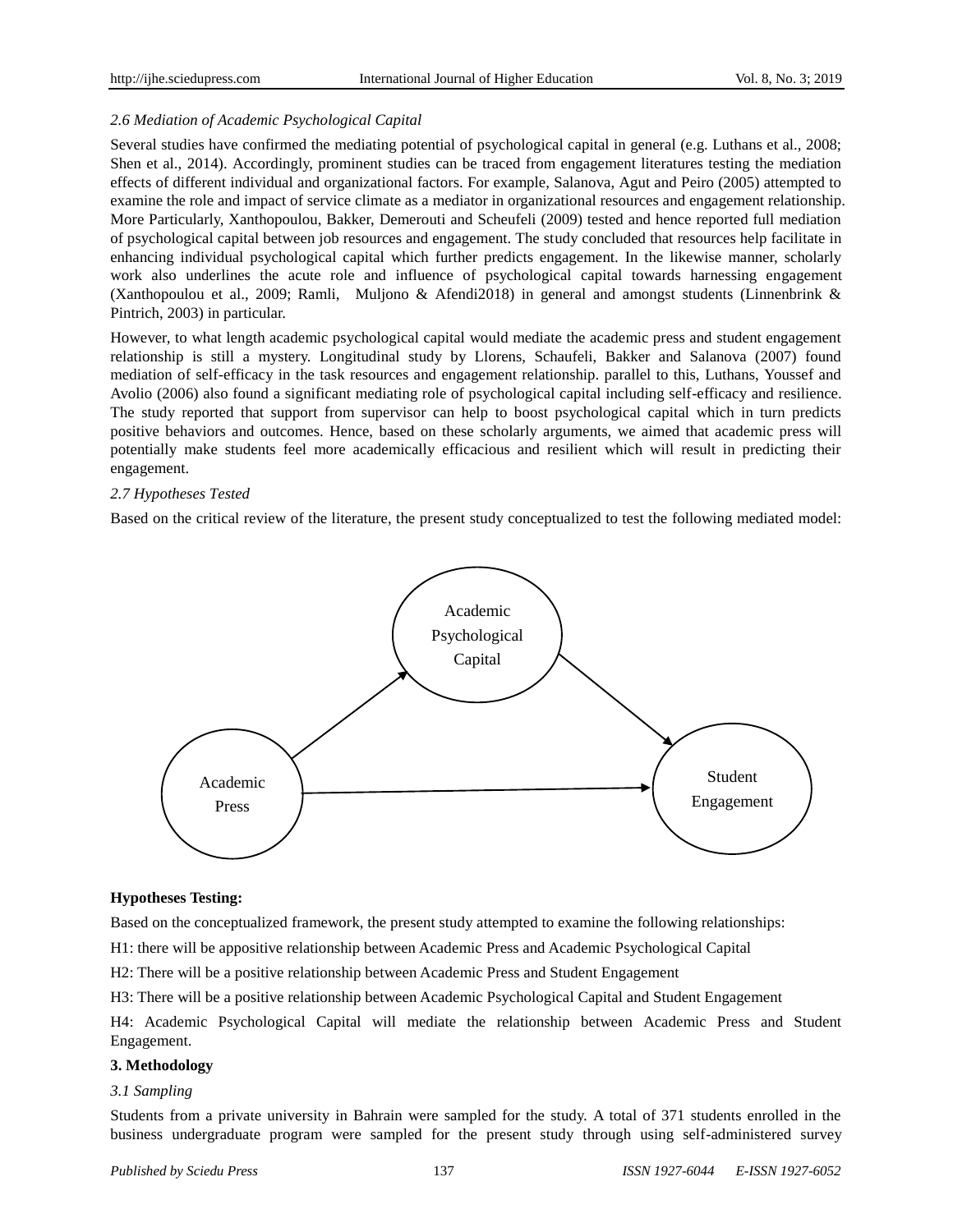technique whilst using simple random sampling approach. Since Kahn (1990) has asserted that engagement is an individual psychological component hence the unit of analysis was individual students. The reason behind selecting undergraduate students was based on the focus of higher education in the kingdom of Bahrain. Being an emerging educational economy, majority of the universities are offering undergraduate programs. The students were reminded with follow-up visits to the classes to yield better response rate. 218 questionnaires were received back at the end of 3-week data collection process out of which, 32 incomplete questionnaires were deemed unfitting for the final analysis and therefore were discarded and 196 were taken further for analysis.

#### *3.2 Measures*

We operationalized academic press as the efforts taken by Academic press was tested through adapting the 7-item scale from Patterns of Adaptive Learning (PALS). Accordingly, The Academic Psychological Capital was measured through two the teachers to help facilitate students in learning, understanding and overcoming academic challenges in the class. components i-e academic efficacy and academic resilience. We also measured academic efficacy through adapting 5-item scale from Patterns of Adaptive Learning Scales (PALS). Accordingly, 6-item scale for academic resilience was adapted from Martin and Marsh (2006). Both the scales were recently used and hence reported with considerable CR value i-e 0.792 and 0.836 respectively (Ahmed et al., 2017). Student`s engagement was assessed through adapting 9-item engagement by Utrecht University (UWES) (Scheufeli et al., 2006). The scale caters to questions pertaining how energetic students were about their immersion and absorption towards their academic work in this regard. Students were asked to respond on a 5-point scale indicating as 1- "*Strongly Disagree*" and 5 as "*Strongly Agree*".

## *3.3 PLS-Structural Equation Modeling*

Since the purpose of this study is to predict the mediating effect of academic psycholigcal capital on the relationship between academic press and student engagement. Therefore, drawing upon Hair et al., (2016), Ringle et al., (2012) the Partial Least Squares Structural Equation Modeling (PLS-SEM) was selected and SmartPLS 3 (Hair et al., 2012; Henseler et al., 2009; Ringle et al., 2012) was used to perform data analysis.

#### *3.4 Data Analysis and Findings*

The data collected from students in Behrain was entered into SPSS. The properly filled 186 questionnaires were entered into SPSS. The data set comprised of random missing values that were less than 5 percent, we therefore drawing upon (Hair et al., 2010) used mean-replacement method to treat the missing values. Secondly, the treatment of univariate and multivariate outliers was performed in order to find reasonably good data for reliable results.

# *3.5 Reliability and Validity Tests*

SmartPLS 3 provides an effective choice in performing reliability and validity assessment by ascertaining measurement model. Drawing upon Hair et al., (2013) we established inter-item reliability through standardized loadings by retaining items with loadings 0.5 or above, internal consistency reliability through composite reliability (0.7 or above), and convergent validity through average variance extracted (0.5 or above). The discriminant validity was established following Fornell and Larker (1981) criterion. The assessment of these tests are provided in Table 1 and Table 2.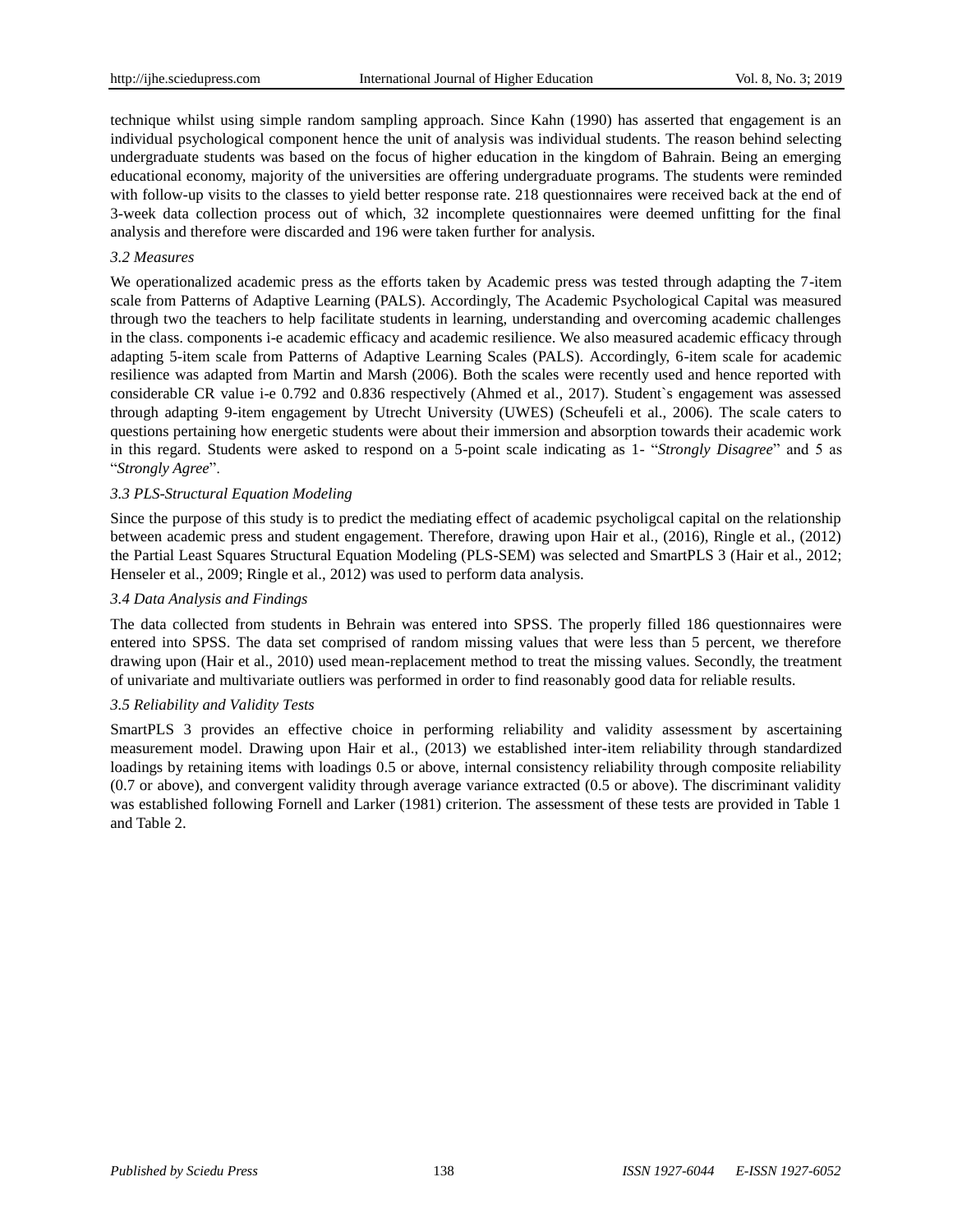#### Table 1. Measurement Model

| <b>Construct</b>           | <b>Item</b>     | <b>Loadings</b> | CR    | <b>AVE</b> |
|----------------------------|-----------------|-----------------|-------|------------|
| Academic Efficacy          | AE1             | 0.618           | 0.846 | 0.526      |
|                            | AE2             | 0.615           |       |            |
|                            | AE3             | 0.795           |       |            |
|                            | AE4             | 0.807           |       |            |
|                            | AE5             | 0.766           |       |            |
| <b>Academic Press</b>      | AP1             | 0.605           | 0.875 | 0.501      |
|                            | AP2             | 0.754           |       |            |
|                            | AP3             | 0.718           |       |            |
|                            | AP4             | 0.687           |       |            |
|                            | AP <sub>5</sub> | 0.691           |       |            |
|                            | AP <sub>6</sub> | 0.816           |       |            |
|                            | AP7             | 0.665           |       |            |
| <b>Academic Resilience</b> | AR3             | 0.779           | 0.836 | 0.562      |
|                            | AR4             | 0.776           |       |            |
|                            | AR5             | 0.762           |       |            |
|                            | AR6             | 0.676           |       |            |
| <b>Student Engagement</b>  | SE <sub>1</sub> | 0.655           | 0.823 | 0.500      |
|                            | SE <sub>2</sub> | 0.766           |       |            |
|                            | SE <sub>5</sub> | 0.691           |       |            |
|                            | SE <sub>6</sub> | 0.754           |       |            |
|                            | SE7             | 0.713           |       |            |
|                            | SE8             | 0.671           |       |            |
|                            | SE <sub>9</sub> | 0.809           |       |            |

According to Hulland (1999), the inter item reliability should be assessed through factor loadings. In the present study, the item loadings were found falling within the acceptable threshold, ranging between 0.50 to 0.70, as suggested by (Hair et al., 2013). Secondly, as indicated in Table 2, the composite reliability scores are above 0.70 (Bagozzi 1998) and the average variance extracted scores for each latent variable are also upto 0.50 or above (Hair et al., 2013). Hence, the present study meets reliability and validity criterion. Table 2 provides numerical evidence of established discriminant validity following upon Fornell and Larker, (1981).

## Table 2. Discriminant Validity

| <b>Ac-Efficacy</b>        | 0.725 |       |       |       |
|---------------------------|-------|-------|-------|-------|
| <b>Ac-Resilience</b>      | 0.464 | 0.749 |       |       |
| <b>Academic Press</b>     | 0.386 | 0.423 | 0.708 |       |
| <b>Student Engagement</b> | 0.544 | 0.335 | 0.379 | 0.634 |

# *3.6 Structural Model Assessment*

We first assessed the collinearity issue where according Hair et al., (2016) the VIF score for each latent variable should be less than 5. Our study results indicated the VIF scores were below the suggested threshold. Next, use of Smart PLS provides opportunity to perform bootstrapping for obtaining path coefficients. The results are provided in Table 3.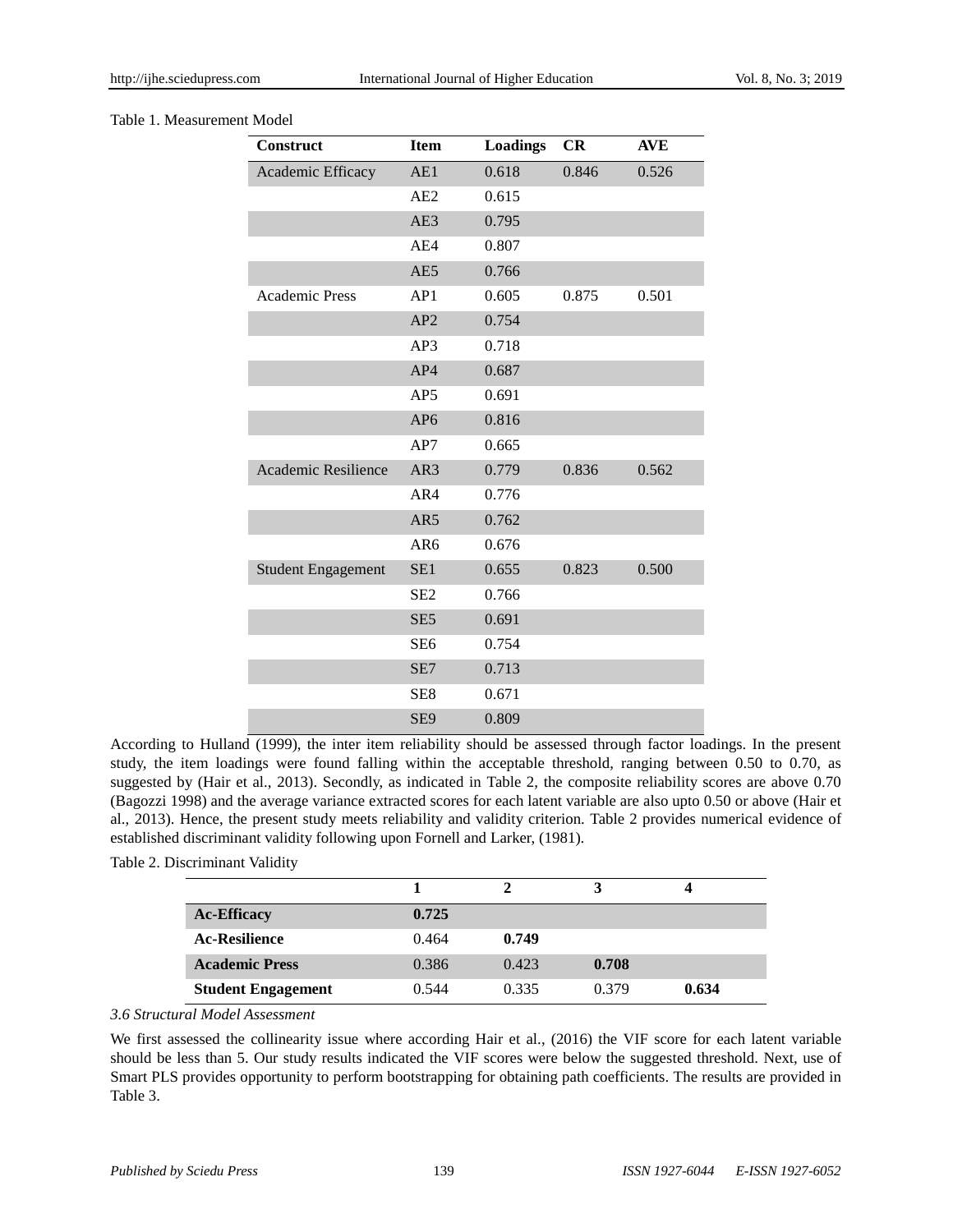#### Table 3. Path coefficients

| <b>Hypotheses</b> | <b>Relationship</b>                            |                      | <b>Beta</b> | SЕ    | t-valu<br>e | <b>p</b> -value | <b>Decision</b>   |
|-------------------|------------------------------------------------|----------------------|-------------|-------|-------------|-----------------|-------------------|
| <b>H1</b>         | <b>Academic Press -&gt; Acd-Psy-Capital</b>    |                      | 0.490       | 0.061 | 7.982       | 0.000           | Supported         |
| H <sub>2</sub>    | <b>Academic Press -&gt; Student Engagement</b> |                      | 0.137       | 0.086 | 1.586       | 0.057           | Not-Supporte<br>d |
| H <sub>3</sub>    | <b>Acd-Psy-Capital</b><br><b>Engagement</b>    | <b>Student</b><br>-> | 0.494       | 0.079 | 6.238       | 0.000           | Supported         |

The present study proposed four hypotheses; 1) positive relationship between academic press and academic psychological capital, 2) positive relationship between academic press and student engagement, 3) positive relationship between academic psychological capital and student engagement, and lastly 4) mediating effect of academic psychological capital on the relationship between academic press and student engagement.

The bootstrapping results revealed that H1 was supported ( $t=7.982$ ,  $p=0.000$ ). Our second hypotheses could not find empirical support (t=1.586, p=0.057) as the cutoff for t-statistics is at-least 1.645, p=0.05). However, H3 found empirical support (t=6.238, p=0.000). The results related to hypotheses 4 are provided in mediation analysis section.

## *3.7 Predictive Power of the Model*

For estimating predictive power of the research model, we relied upon r-squared and f-squared (Hair et al., 2016). The PLS-SEM algorithm results indicated r-squared value of 0.32 for student engagement explaining 32 percent variance. However, we found 0.24 percent variance for academic psychological capital. Although, researchers believe that r-squared value is always contextual and is based upon research settings (Hair et al., 2016). However, Falk and Miller (1992) suggest that if a square value, in the social science context, reaches upto 10 percent, it may be considered accepted.

Table 4. R-Squared Assessment

|                           | <b>R</b> Square |
|---------------------------|-----------------|
| <b>Acd-Psy-Capital</b>    | 0.240           |
| <b>Student Engagement</b> | 0.329           |

In order to understand the relative influence of every modeled construct on the latent construct student engagement, we evaluated f-square (Hair et al., 2016). As per our findings, the f-squared value for academic press was f=0.021; whereas an f-squared value of f=0.276 was found for academic psychological capital. As per guidelines forwarded by Cohen, (1988) the f-squared values are small, medium and large when the value is up to 0.02, 0.15, and 0.35 respectively. Accordingly, we found that the effect size of academic press over student engagement was small (0.021) and the effect size of academic psychological capital for student engagement was medium (0.276).

#### Table 5. f-Squared Assessment

| <b>Exogenous Latent Variable</b>      | <b>Student Engagement</b> |
|---------------------------------------|---------------------------|
| <b>Academic Press</b>                 | 0.021                     |
| <b>Academic Psychological Capital</b> | 0.276                     |

We lastly, evaluated Q-squared for the purpose of predictive relevance of the model. The Blindfolding procedure was used to ascertain Q-square test in the SmartPLS software. Results provided in the following table are in-line with Chin, (1998); indicating that the Q-square score for both endogenous latent variables is greater than zero. Hence, this model demonstrates adequate predictive relevance.

|  | Table 6. test of predictive relevance |  |
|--|---------------------------------------|--|
|--|---------------------------------------|--|

|                           | SSO       | SSE       | ∩2    |
|---------------------------|-----------|-----------|-------|
| <b>Acd-Psy-Capital</b>    | 2.046.000 | 1.894.222 | 0.074 |
| <b>Student Engagement</b> | 1,302.000 | 1.155.302 | 0.113 |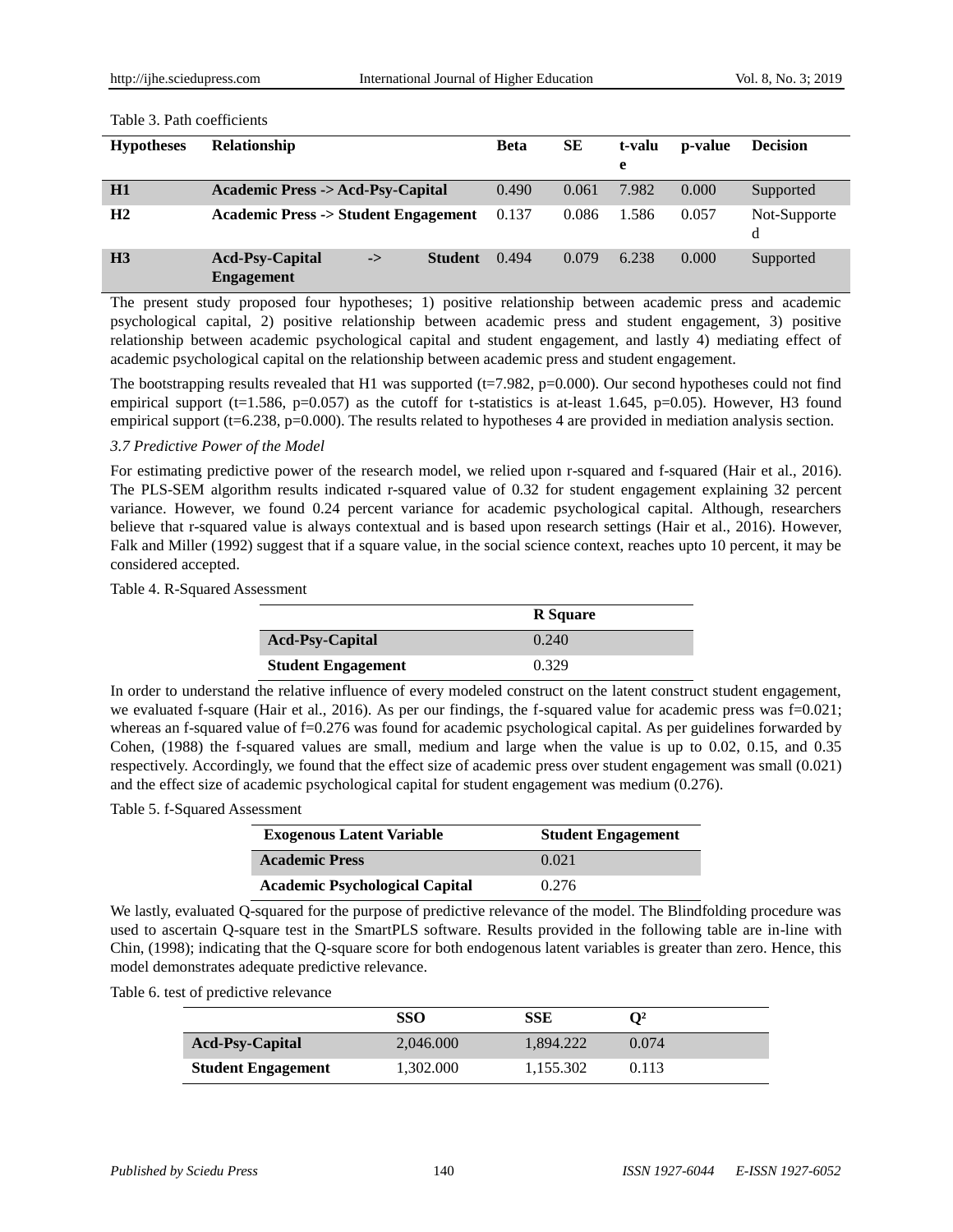## *3.8 Mediation Test*

The bootstrapping approach was used to determine indirect effects for the mediation test (Preacher & Hayes, 2004; 2008). Our results revealed that there is an indirect influence of academic psychological capital on the relationship between academic press and student engagement  $(\beta=0.242, t-value=4.787, CIL=0.169, CIU=0.335)$ .

Table 7. Path coefficients for mediation analysis

| <b>Relationship</b>                                                                            | beta | SЕ    | t-value | <b>P</b> Values | Confidence<br><b>Intervals</b> |          |
|------------------------------------------------------------------------------------------------|------|-------|---------|-----------------|--------------------------------|----------|
|                                                                                                |      |       |         |                 | $5.0\%$                        | $95.0\%$ |
| <b>Academic Press -&gt; Academic Psychological</b> 0.242<br><b>Cap -&gt;Student Engagement</b> |      | 0.051 | 4.787   | 0.000           | 0.169                          | 0.335    |

Hence, it is concluded that academic psychological capital mediates the relationship between academic press and student engagement.

#### **4. Discussion and Conclusion**

Academic support and facilitation by teachers have been largely accepted and acknowledged for predicting promising student behaviors and outcomes (e.g. Reddy, Rhodes & Mulhall, 2003). The present study has resulted that academic press whereby, the teachers support students in troubleshooting student problems; enriches them to do a more thoughtful work; encourages them to use critical thinking and motivates them to give their best results in enabling students enhance their psychological energies thus enhancing their self-efficacy and resilience. The finding evidently underlines that teacher can play a transformational role when it comes to student behaviors and outcomes and their effective help and guidance can take them to embark on the course of believing in their skills, abilities to resolve academic challenges and handle work pressures. The finding has also highlighted that academic press can help students to becomes mentally strong and become dedicated to overcoming academic challenges despite facing setbacks in their academic journey. Since majority of the studies in past can be tracked investigating the link role and impact of teacher support and facilitation in general (e.g. Lee & Bierman, 2015; Perry, Liu & Pabiam, 2010); the present study is one of its kind in this regard as hardly any empirical studies can be highlighted showcasing this side of teacher support and its positive relationship with students` academic psychological capital.

However, to what extent the academic press can lead students to further students` overall engagement has been made questionable by the current study. With insignificant relationship between academic press and student engagement  $(B=0.137; t=0.057)$ , the finding suggest that students perceptions about how much their teacher presses them to do thoughtful work, facilitation in explaining and motivating for full efforts can may not necessarily act as the key ingredient for nurturing students` connectivity with the studies in general, enrolled degree programme and views about their own learning. The insignificant results related to hypothesis 2 in a way, have raised questions for studies that concluded positive impact of any kind of teachers and academic support on students` performance and outcomes (e.g. Hughes, Luo, Kwok & Loyd, 2008; Rowan-Kenyon, Swan & Creager, 2012) hence opening further avenues of research in this regard. Teachers acts as a major source of support in learning and academic performance (e.g. Brewster & Bowen, 2004; Reddy, Rhodes, & Mulhall, 2003) but despite of this, one possible reason behind this insignificant relationship from the current study findings could be the nature of the predicting variable (academic press) which talks about a very specific aspect of teacher`s support hence, resulting in limited impact and influence towards enhancing the general engagement of students with their studies.

Accordingly, the findings of the present study have reported significant relationship between academic psychological capital and student engagement. The findings are in parallel to prior study on doctoral students (Ahmed et al., 2017) that also reported positive influence of students` academic psychological capital including efficacy and resilience on their engagement with PhD studies. This hence leads to establish the understanding that individual perception and their self- belief and mental strength can be of great value in enhancing students` immersion, absorption and vigor for their studies, degree program and learning in general thus, predicting engagement. The findings have also landed support to the broader assertion that students require to have faith in their capabilities and ability to tackle all the academic difficulties and be strong enough to face all setback with resilience in the due course in order to perform well in academics (Luthans, Luthans & Jensen, 2012). More importantly, the results have also confirmed and hence strengthened the assertions of Conservation of Resource Theory (COR), suggesting that psychological resources (i-e psychological capital in the present study) can enhance individual behviors (i-e engagement).

In connection to the mediation, the present study has found support for the mediating role of academic psychological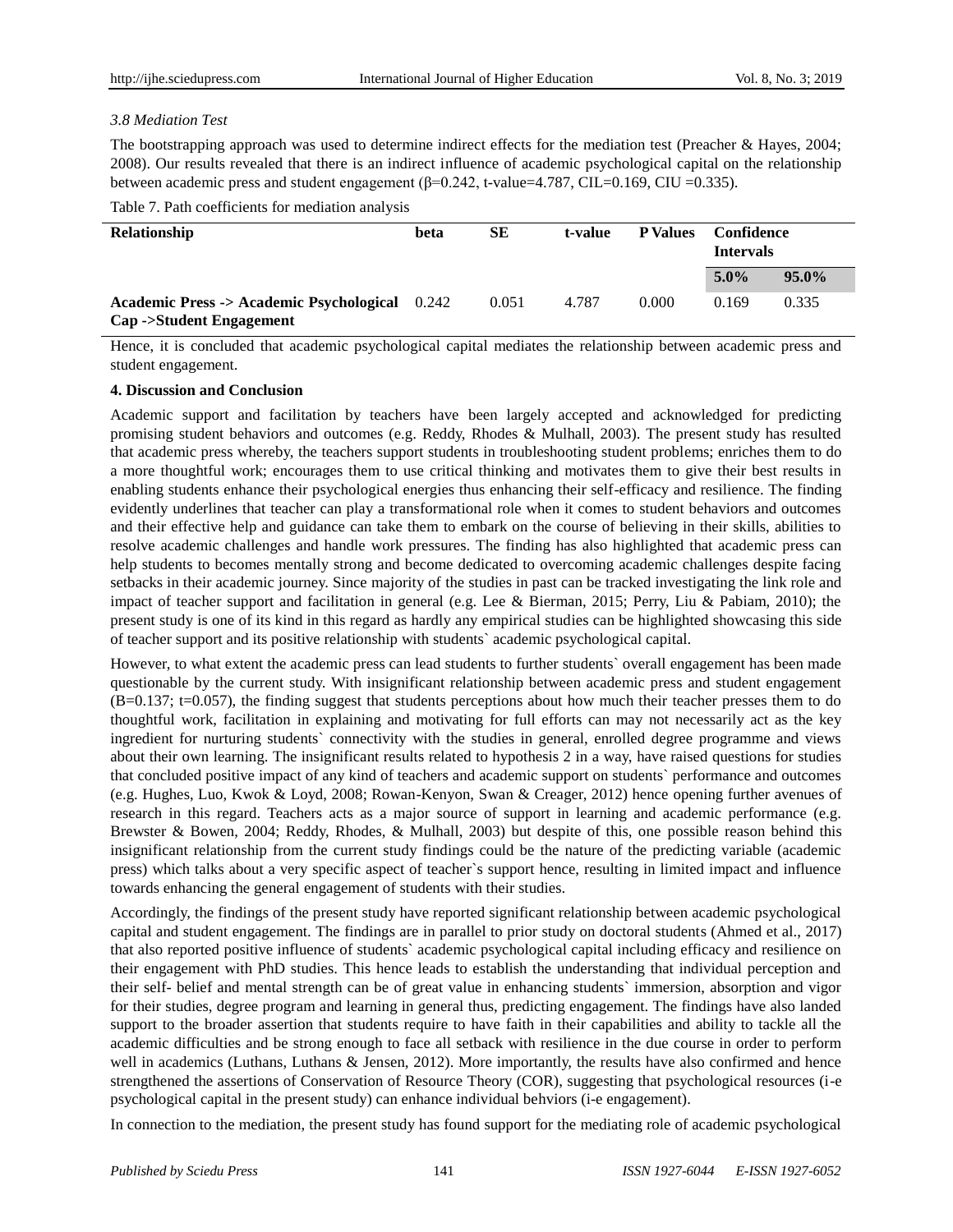capital in the relationship between academic press and student engagement. The finding is parallel to the renowned studies Ahmed et al. (2017) and Xanthopoulou et al. (2009) who underlined that resources can enhance psychological wellbeing which in turn improve engagement. In simple, students with positive academic press from their teachers tend to be higher in engagement due to enhanced efficacy and resilience. Henceforth, this leads to the expression that academic psychological capital is a prominent player when it comes to addressing students` engagement.

# *4.1 Implications for Theory and Practice*

Noteworthy implications can be drawn from the findings of the present study. The study findings have underlined the acute role and importance of academic press towards boosting individual psychological capabilities. The findings have crucially underlined that teachers have a deeper role than just recognizing and appreciating students which caters to enabling them in becoming a better problem solver with better thinking and understanding approach. The findings have educated us with the knowledge that apart from all other benefits of teachers` support (e.g. Anderman, Andrzejewski & Allen, 2011) they can also act as a great support resource through encouraging to think and work with a considerate mindset in class which will help students to further their psychological capabilities in academics. Henceforth, the findings imply teachers concerned about making their students resilient and efficacious to emphasize on the component of academic press. Management in the higher education institutions can play a major role in this through training interventions (Byrge & Tang, 2015; Sluijsmans, Brand-Gruwel & van Merriënboer, 2002). Henceforth, it would be worthy to capitalize upon such interventions for teachers to learn how they can foster self-beliefs and academically resilient behaviors amongst the students for responsive performance.

Importantly, on the grounds of mediation of academic psychological capital, the present study implies educationists to develop their self-confidence and belief in their abilities and the strength to face and overcome challenges in their studies. Students generally experience a lot of stress and burnout which potentially can be addressed through enhancing their personal psychological resources (Jacobs & Dodd, 2003) thus facilitating them in boosting their engagement. This assertion has been confirmed by the present study whereby, the findings of the hypothesis 3 imply that efficacious and resilient students perform well through boosting their engagement. Keeping in view the scholarly work done in the corporate sector pertaining to engagement (e.g. Rich et al., 2010), the present study findings assert that students with higher psychological capital can enrich their engagement with the studies which would then help them to further their academic performance (Chemers, Hu & Garcia, 2001; Adewale, 2016; Alfauzan and Tarchouna, 2017; Amogechukwu and Unoma, 2017; Flake, 2017; Foulidi, et.al. 2018; Guirguis, 2018). This leads to implication for theory as well as practice suggesting that students should be facilitated to reach to the higher level of self-efficacy and resilience in order to express immersion, vigor and full absorption in their studies and degree programme. Higher education institutions can use the aspect of Individual student counselling to help students in this regard (Pajares & Graham, 1999; Caifen, Hailun and Rongrong, 2018; Çetinkaya, et.al. 2018; Dierker, et.al. 2018; Dündar and Koç, 2018).

The findings encourage teachers to understand their role and importance in motivating students in developing their thinking and helping them to overcome academic challenges and perform work more thoughtfully. The finding also implies universities to realize the vitality of teachers` academic press towards shaping psychological capital of the students for better engagement.

# *4.2 Contributions of the Study*

Some of the major contributions of the present study are as following. The current study has shed light on the scholarly gap on academic press and its potential role towards harnessing individual well-being. The findings have empirically outlined that receiving support from teachers that motivates students to critically use cognitive skills; do more thoughtful work and energizes them to give their best effort in class can be very helpful harness students` self-belief and mental strength in academics.

Furthermore, the findings have also served paucity of research and empirical gaps pertaining to the mediating role of academic psychological capital (Ahmed et al., 2017) thereby, landing support to the empirical outcomes of very limited notable studies available on this matter (e.g. Llorens, Schaufeli, Bakker & Salanova, 2007; Luthans, Youssef & Avolio, 2007). In parallel, the study is one of its kind as per our knowledge and scholarly understanding investigating academic press and engagement in a model mediated by academic psychological capital.

The present study has also strengthened the underpinning of Conservation of Resources Theory (COR (Hobfoll, 1989) at the first instance through investigating the role of resources in fostering individual behaviors and outcomes. Accordingly, the present study has also added credits to the UWES-9 Utrecht University scale (Schaufeli, Bakker &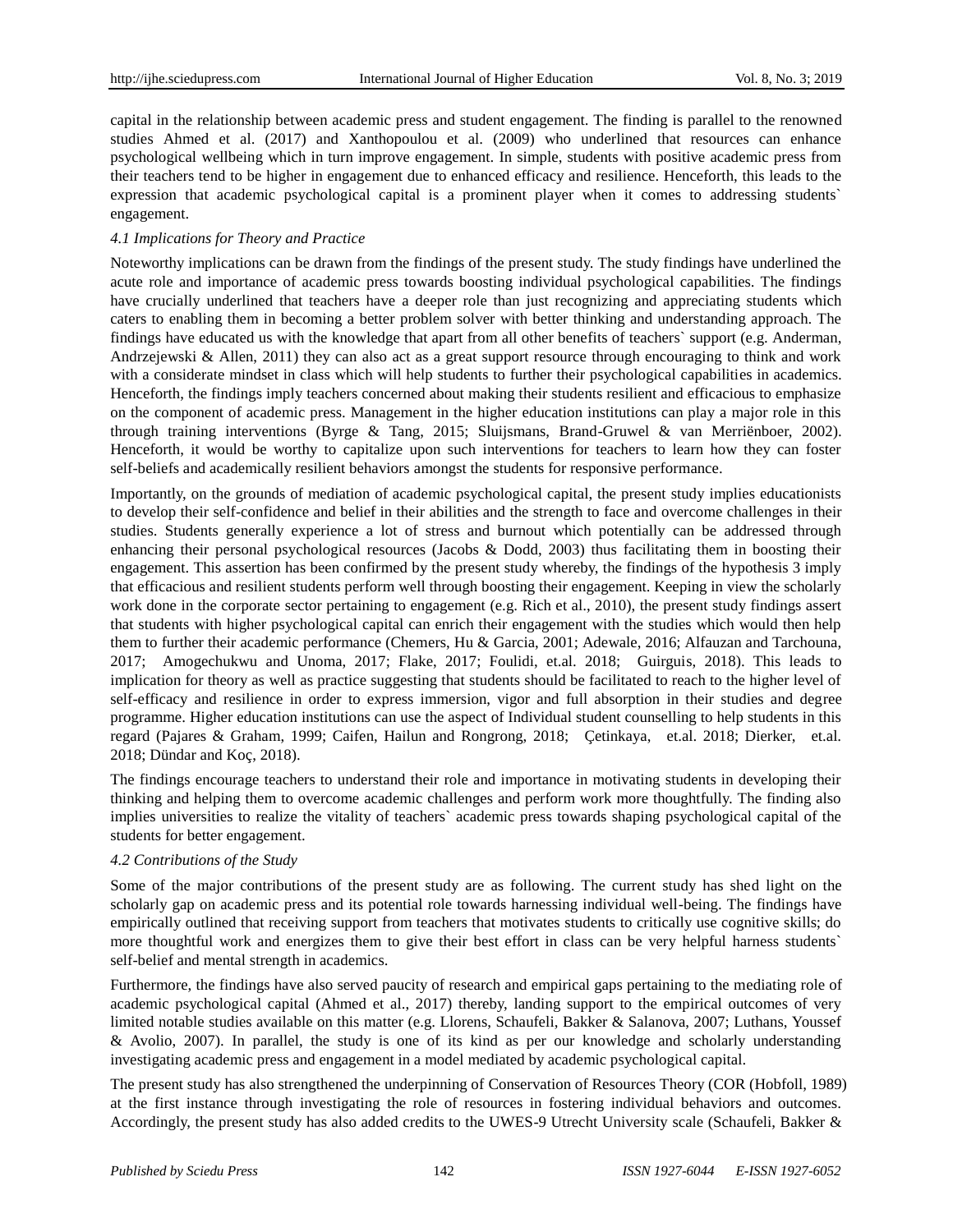Salanova, 2006) through deploying it in demographics (Bahrain) where empirical investigation on the concept of engagement is fairly new.

#### *4.3 Limitations and Scope for Further Research*

Despite considerable findings, the present forwards noteworthy limitations to pave way for future scholars for future research. The study was done on a small sample size whilst focusing on one private university in the kingdom of Bahrain which hence limits the generalizability of the findings. Therefore, future studies may possibly look into examining the framework across wider target audience to enrich understanding on the topic and unfold results with more generalizability. Accordingly, the present study did not find any significant results pertaining to academic press and student engagement relationship which hence requires further investigation for mature conclusion and implications. Accordingly, future scholars may also consider looking at the potential of academic press across other educational sectors(s) and how academic psychological capital could be of prominence to explain student engagement. In parallel, since there is a possibility of variation in engagement levels on a daily basis (Xanthopoulou et al., 2009) thus, future studies may consider testing engagement of students on daily basis accordingly as well.

#### **References**

- Adewale, A. A. (2016). Change, Customer Satisfaction and Competition: Issues from the Strategic Management Context. *International Journal of Economics, Business and Management Studies, 3*(2), 55-66.
- Ahmed, U., Majid, A. H. A., & Zin, M. L. M. (2016). HR Moderating HR: Critical link between Developmental HR Practices and work engagement in a Moderated Model. *Management Review: An International Journal, 11*(2), 4.
- Ahmed, U., Umrani, W. A., Pahi, M. H., & Shah, S. M. M. (2017). Engaging PhD students: Investigating the role of supervisor support and psychological capital in a mediated model. *Iranian Journal of Management Studies, 10*(2), 283-306.
- Alfauzan, A. A., & Tarchouna, N. (2017). The Role of an Aligned Curriculum Design in the Achievement of Learning Outcomes. *Journal of Education and e-Learning Research, 4*(3), 81-91. <https://doi.org/10.20448/journal.509.2017.43.81.91>
- Ali, A., & Haseeb, M. (2019). Radio frequency identification (RFID) technology as a strategic tool towards higher performance of supply chain operations in textile and apparel industry of Malaysia. *Uncertain Supply Chain Management, 7*(2), 215-226.<https://doi.org/10.5267/j.uscm.2018.10.004>
- Amitay, G., & Gumpel, T. (2015). Academic self-efficacy as a resilience factor among adjudicated girls. *International Journal of Adolescence and Youth, 20*(2), 202-227. <https://doi.org/10.1080/02673843.2013.785437>
- Amogechukwu, E. T., & Unoma, C. R. (2017). Extent of Head Teachers' Utilization of Innovative Sources of Funding Primary Schools in Enugu State of Nigeria. *Journal of Education and e-Learning Research,* 4(2), 41-45.<https://doi.org/10.20448/journal.509.2017.42.41.45>
- Anderman, L. H., Andrzejewski, C. E., & Allen, J. (2011). How Do Teachers Support Students' Motivation and Learning in Their Classrooms?. *Teachers College Record, 113*(5), 969-1003.
- Bandura, A. (1989). Regulation of cognitive processes through perceived self-efficacy. *Developmental psychology, 25*(5), 729-735.<https://doi.org/10.1037/0012-1649.25.5.729>
- Brewster, A. B., & Bowen, G. L. (2004). Teacher support and the school engagement of Latino middle and high school students at risk of school failure. *Child and Adolescent Social Work Journal, 21*(1), 47-67. <https://doi.org/10.1023/B:CASW.0000012348.83939.6b>
- Byrge, C., & Tang, C. (2015). Embodied creativity training: Effects on creative self-efficacy and creative production. *Thinking Skills and Creativity, 16*, 51-61.<https://doi.org/10.1016/j.tsc.2015.01.002>
- Caifen, W., Hailun, F., & Rongrong, C. (2018). The Research on Graduate Students' Understanding of Three Basic Limit Concepts. *American Journal of Education and Learning, 3*(2), 100-107. <https://doi.org/10.20448/804.3.2.100.107>
- Çelik, D. A., Çetin, F., & Tutkun, E. (2015). The role of proximal and distal resilience factors and locus of control in understanding hope, self-esteem and academic achievement among Turkish pre-adolescents. *Current Psychology, 34*(2), 321-345.<https://doi.org/10.1007/s12144-014-9260-3>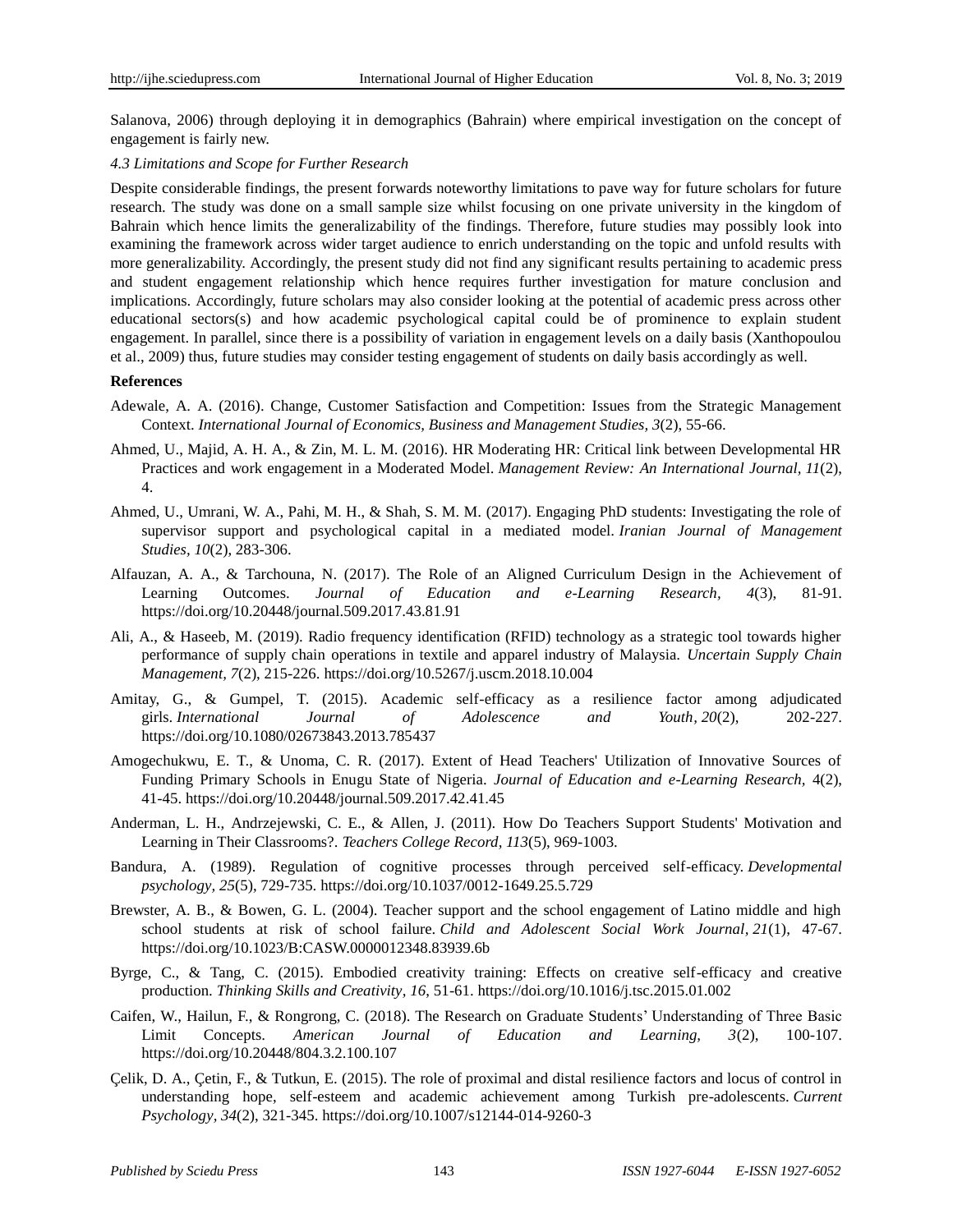- Çetinkaya, G., Aydogan Yenmez, A., Çelik, T., & Özpinar, I. (2018). Readability of Texts in Secondary School Mathematics Course Books. *Asian Journal of Education and Training, 4*(4), 250-256. <https://doi.org/10.20448/journal.522.2018.44.250.256>
- Chemers, M. M., Hu, L. T., & Garcia, B. F. (2001). Academic self-efficacy and first year college student performance and adjustment. *Journal of Educational psychology, 93*(1), 55-64.<https://doi.org/10.1037/0022-0663.93.1.55>
- Denny, P. (2013, April). The effect of virtual achievements on student engagement. In *Proceedings of the SIGCHI Conference on Human Factors in Computing Systems* (763-772). ACM. <https://doi.org/10.1145/2470654.2470763>
- Dierker, L., Evia, J. R., Singer-Freeman, K., Woods, K., Zupkus, J., Arnholt, A., ... & Rose, J. (2018). Project-Based Learning in Introductory Statistics: Comparing Course Experiences and Predicting Positive Outcomes for Students from Diverse Educational Settings. *International Journal of Educational Technology and Learning, 3*(2), 52-64.<https://doi.org/10.20448/2003.32.52.64>
- Dündar, A., & Koç, M. (2018). Investigation of the Health Significance of 4th Grade Students in Physical Education and Sport Department. *Asian Journal of Education and Training, 4*(3), 228-232. <https://doi.org/10.20448/journal.522.2018.43.228.232>
- Finn, J. D. (1989). Withdrawing from school. *Review of educational research, 59*(2), 117-142. <https://doi.org/10.3102/00346543059002117>
- Finn, J. D., & Rock, D. A. (1997). Academic success among students at risk for school failure. *Journal of Applied Psychology, 82*(2), 221-234.<https://doi.org/10.1037/0021-9010.82.2.221>
- Flake, L. H. (2017). E-Learning and the iNtegrating Technology for InQuiry (NTeQ) Model Lesson Design. *Journal of Education and e-Learning Research, 4*(2), 72-80.<https://doi.org/10.20448/journal.509.2017.42.72.80>
- Foulidi, X., Papakitsos, E. C., Papakitsos, E. C., Vamvakeros, X., & Dimou, I. (2018). Teachers of Secondary Education and Professional Stress with Students Performance: A Geographical Case Study. *Humanities and Social Sciences Letters, 6*(3), 121-129.<https://doi.org/10.18488/journal.73.2018.63.121.129>
- Fredricks, J. A., Blumenfeld, P. C., & Paris, A. H. (2004). School engagement: Potential of the concept, state of the evidence. *Review of Educational Research, 74*(1), 59-109.<https://doi.org/10.3102/00346543074001059>
- Gillespie, B. M., Chaboyer, W., & Wallis, M. (2007). Development of a theoretically derived model of resilience through concept analysis. *Contemporary Nurse, 25*(1-2), 124-135[. https://doi.org/10.5172/conu.2007.25.1-2.124](https://doi.org/10.5172/conu.2007.25.1-2.124)
- Gillespie, B. M., Chaboyer, W., Wallis, M., & Grimbeek, P. (2007). Resilience in the operating room: Developing and testing of a resilience model. *Journal of Advanced Nursing, 59*(4), 427-438. <https://doi.org/10.1111/j.1365-2648.2007.04340.x>
- Guirguis, R. (2018). Should We Let them Play? Three Key Benefits of Play to Improve Early Childhood Programs. *International Journal of Education and Practice, 6*(1), 43-49.<https://doi.org/10.18488/journal.61.2018.61.43.49>
- Haseeb, M., Abidin, I. S. Z., Hye, Q. M. A., & Hartani, N. H. (2018). The Impact of Renewable Energy on Economic Well-Being of Malaysia: Fresh Evidence from Auto Regressive Distributed Lag Bound Testing Approach. *International Journal of Energy Economics and Policy, 9*(1), 269-275.
- Haseeb., H. Z., G. Hartani., N.H., Pahi., M.H. Nadeem., H. . (2019). Environmental Analysis of the Effect of Population Growth Rate on Supply Chain Performance and Economic Growth of Indonesia. *Ekoloji, 28*(107).
- Hobfoll, S. E. (1989). Conservation of resources: A new attempt at conceptualizing stress. *American Psychologist, 44*(3), 513[. https://doi.org/10.1037/0003-066X.44.3.513](https://doi.org/10.1037/0003-066X.44.3.513)
- Hoy, W. K., & Hannum, J. W. (1997). Middle school climate: An empirical assessment of organizational health and student achievement. *Educational Administration Quarterly, 33*(3), 290-311. <https://doi.org/10.1177/0013161X97033003003>
- Hoy, W. K., Smith, P. A., & Sweetland, S. R. (2002). The development of the organizational climate index for high schools: Its measure and relationship to faculty trust. *The High School Journal, 86*(2), 38-49. <https://doi.org/10.1353/hsj.2002.0023>
- Hughes, J. N., Luo, W., Kwok, O. M., & Loyd, L. K. (2008). Teacher-student support, effortful engagement, and achievement: A 3-year longitudinal study. *Journal of Educational Psychology, 100*(1), 1-14. <https://doi.org/10.1037/0022-0663.100.1.1>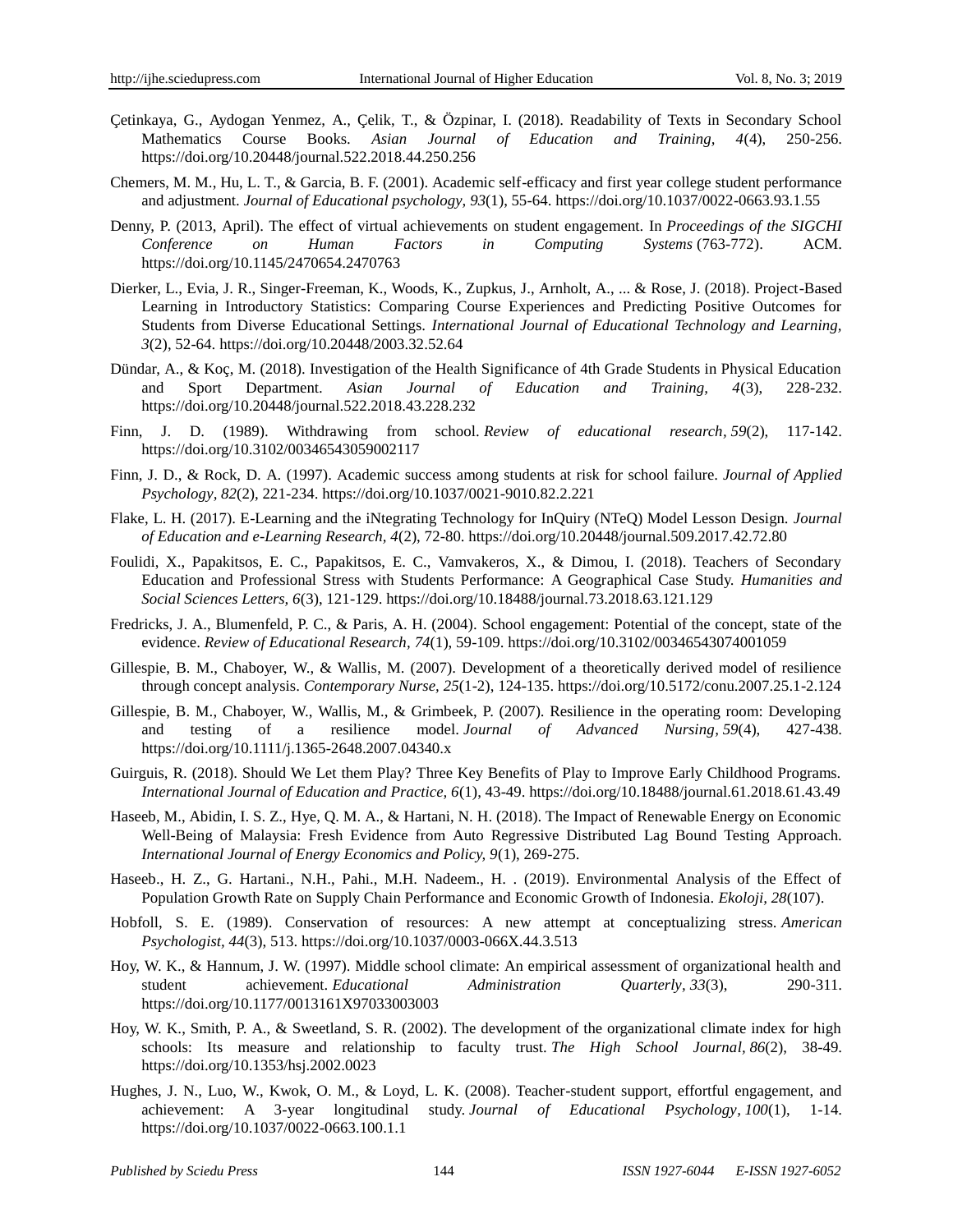- Jacobs, S. R., & Dodd, D. (2003). Student burnout as a function of personality, social support, and workload. *Journal of College Student Development, 44*(3), 291-303.<https://doi.org/10.1353/csd.2003.0028>
- Jew, C. L., Green, K. E., & Kroger, J. (1999). Development ond Volidotion of d Med sure of Resiliency. *Measurement and Evaluation in Counseling and Development, 32*, 75-89.
- Klem, A. M., & Connell, J. P. (2004). Relationships matter: Linking teacher support to student engagement and achievement. *Journal of School Health, 74*(7), 262-273.<https://doi.org/10.1111/j.1746-1561.2004.tb08283.x>
- Lamborn, S., Newmann, F., & Wehlage, G. (1992). The significance and sources of student engagement. *Student Engagement and Achievement in American Secondary Schools*, 11-39.
- Lee VE, Smith JB. (1999). Social support and achievement for young adolescents in Chicago: the role of school academic press. *Am Educ Res Journal, 36*(4), 907-945[. https://doi.org/10.3102/00028312036004907](https://doi.org/10.3102/00028312036004907)
- Lee, P., & Bierman, K. L. (2015). Classroom and teacher support in kindergarten: Associations with the behavioral and academic adjustment of low-income students. *Merrill-Palmer quarterly (Wayne State University. Press), 61*(3), 383-411[. https://doi.org/10.13110/merrpalmquar1982.61.3.0383](https://doi.org/10.13110/merrpalmquar1982.61.3.0383)
- Linnenbrink, E. A., & Pintrich, P. R. (2003). The role of self-efficacy beliefs instudent engagement and learning intheclassroom. *Reading &Writing Quarterly, 19*(2), 119-137[. https://doi.org/10.1080/10573560308223](https://doi.org/10.1080/10573560308223)
- Llorens, S., Schaufeli, W., Bakker, A., & Salanova, M. (2007). Does a positive gain spiral of resources, efficacy beliefs and engagement exist?. *Computers in Human Behavior, 23*(1), 825-841. <https://doi.org/10.1016/j.chb.2004.11.012>
- Luthans, B. C., Luthans, K. W., & Jensen, S. M. (2012). The impact of business school students' psychological capital on academic performance. *Journal of Education for Business, 87*(5), 253-259. <https://doi.org/10.1080/08832323.2011.609844>
- Luthans, F., Norman, S. M., Avolio, B. J., & Avey, J. B. (2008). The mediating role of psychological capital in the supportive organizational climate—employee performance relationship. *Journal of Organizational Behavior: The International Journal of Industrial, Occupational and Organizational Psychology and Behavior, 29*(2), 219-238.<https://doi.org/10.1002/job.507>
- Luthans, F., Vogelgesang, G. R., & Lester, P. B. (2006). Developing the psychological capital of resiliency. *Human Resource Development Review, 5*(1), 25-44.<https://doi.org/10.1177/1534484305285335>
- Luthans, F., Youssef, C. M., & Avolio, B. J. (2007). *Psychological capital: Developing the Human Competitive Edge*(Vol. 198). Oxford: Oxford University Press.
- Luthar, S. S., Cicchetti, D., & Becker, B. (2000). The construct of resilience: A critical evaluation and guidelines for future work. *Child Development, 71*(3), 543-562.<https://doi.org/10.1111/1467-8624.00164>
- Martin, A. (2002). Motivation and academic resilience: Developing a model for student enhancement. *Australian Journal of Education, 46*(1), 34-49.<https://doi.org/10.1177/000494410204600104>
- McDill, E. L., Natriello, G., & Pallas, A. M. (1986). A population at risk: Potential consequences of tougher school standards for student dropouts. *American Journal of Education, 94*(2), 135-181.<https://doi.org/10.1086/443841>
- Murphy, J. F., Weil, M., Hallinger, P., & Mitman, A. (1982). Academic press: Translating high expectations into school policies and classroom practices. *Educational Leadership, 40*(3), 22-26.
- Newmann, F. M. (1992). *Student engagement and achievement in American secondary schools*. Teachers College Press, 1234 Amsterdam Avenue, New York, NY 10027 (paperback: ISBN-0-8077-3182-X, \$17.95; hardcover: ISBN-0-8077-3183-8, \$38)..
- Pajares, F., & Graham, L. (1999). Self-efficacy, motivation constructs, and mathematics performance of entering middle school students. *Contemporary Educational Psychology, 24*(2), 124-139. <https://doi.org/10.1006/ceps.1998.0991>
- Perry, J. C., Liu, X., & Pabian, Y. (2010). School engagement as a mediator of academic performance among urban youth: The role of career preparation, parental career support, and teacher support. *The Counseling Psychologist, 38*(2), 269-295.<https://doi.org/10.1177/0011000009349272>
- Preacher KJ, Hayes AF. (2004). SPSS and SAS procedures for estimating indirect effects in simple mediation models. *Behavior Research Methods, Instruments, & Computers, 36*, 717–31[. https://doi.org/10.3758/BF03206553](https://doi.org/10.3758/BF03206553)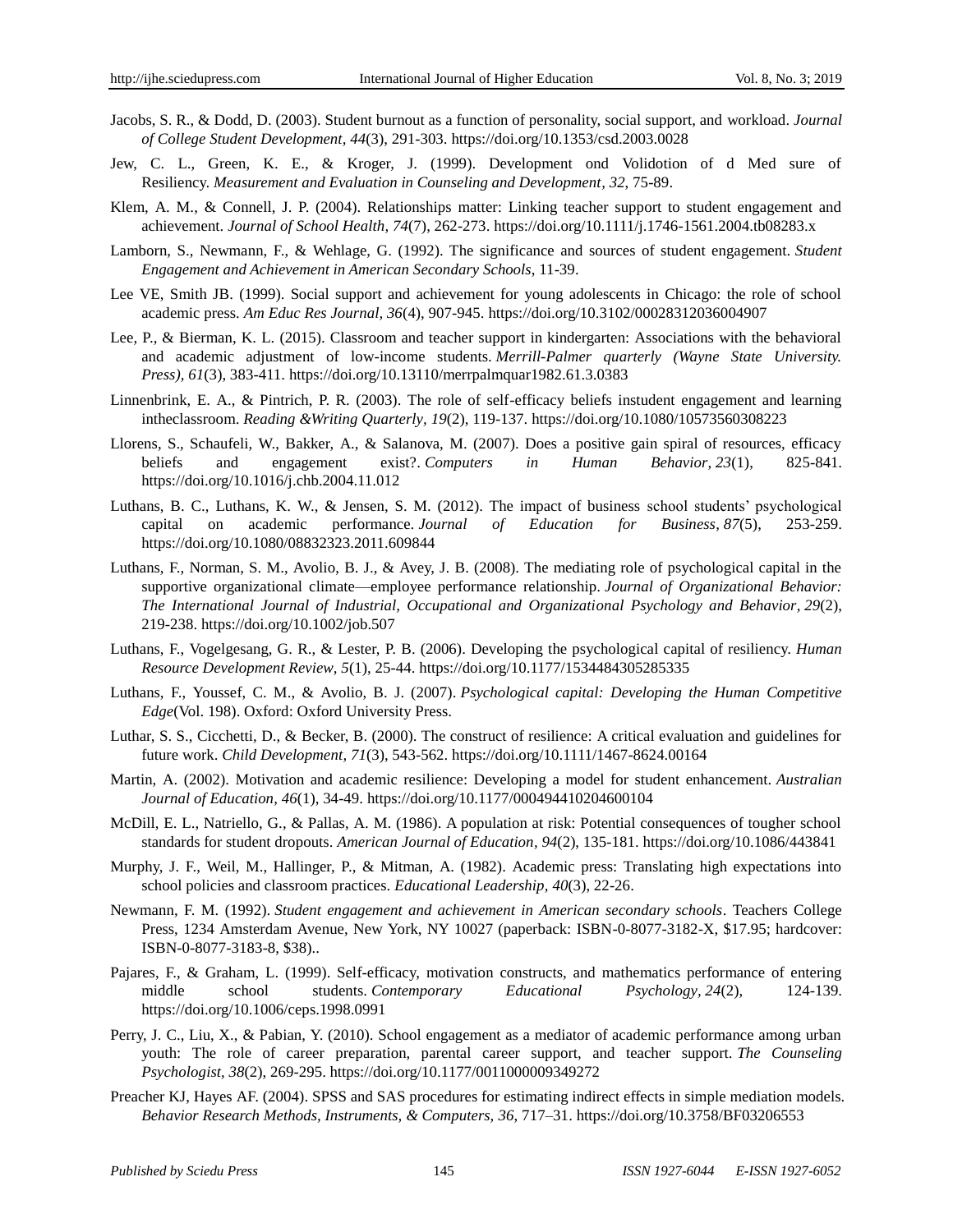- Quaye, S. J., & Harper, S. R. (Eds.). (2014). *Student engagement in higher education: Theoretical perspectives and practical approaches for diverse populations*. Routledge.<https://doi.org/10.4324/9780203810163>
- Ramli, N., Muljono, P., & Afendi, F. M. (2018). External Factors, Internal Factors and Self-Directed Learning Readiness. *Journal of Education and e-Learning Research, 5*(1), 37-42. <https://doi.org/10.20448/journal.509.2018.51.37.42>
- Reddy, R., Rhodes, J. E., & Mulhall, P. (2003). The influence of teacher support on student adjustment in the middle school years: A latent growth curve study. *Development and Psychopathology, 15*(1), 119-138. <https://doi.org/10.1017/S0954579403000075>
- Reyes, M. R., Brackett, M. A., Rivers, S. E., White, M., & Salovey, P. (2012). Classroom emotional climate, student engagement, and academic achievement. *Journal of Educational Psychology, 104*(3), 700-712. <https://doi.org/10.1037/a0027268>
- Rothbard, N. P. (2001). Enriching or depleting? The dynamics of engagement in work and family roles. *Administrative Science Quarterly, 46*(4), 655-684.<https://doi.org/10.2307/3094827>
- Rowan-Kenyon, H. T., Swan, A. K., & Creager, M. F. (2012). Social cognitive factors, support, and engagement: Early adolescents' math interests as precursors to choice of career. *The Career Development Quarterly, 60*(1), 2-15.<https://doi.org/10.1002/j.2161-0045.2012.00001.x>
- Schaufeli, W. B., Bakker, A. B., & Salanova, M. (2006). The measurement of work engagement with a short questionnaire: A cross-national study. *Educational and Psychological Measurement, 66*(4), 701-716. <https://doi.org/10.1177/0013164405282471>
- Schaufeli, W. B., Salanova, M., González-Romá, V., & Bakker, A. B. (2002). The measurement of engagement and burnout: A two sample confirmatory factor analytic approach. *Journal of Happiness studies, 3*(1), 71-92. <https://doi.org/10.1023/A:1015630930326>
- Schunk, D. H., & Pajares, F. (2002). The development of academic self-efficacy. In A. Wigfield & J. Eccles (Eds.), *Development of Achievement Motivation* (16-31). San Diego: Academic Press. <https://doi.org/10.1016/B978-012750053-9/50003-6>
- Shen, X., Yang, Y. L., Wang, Y., Liu, L., Wang, S., & Wang, L. (2014). The association between occupational stress and depressive symptoms and the mediating role of psychological capital among Chinese university teachers: a cross-sectional study. *BMC Psychiatry, 14*(1), 329.<https://doi.org/10.1186/s12888-014-0329-1>
- Skinner, E. A., & Belmont, M. J. (1993). Motivation in the classroom: Reciprocal effects of teacher behavior and student engagement across the school year. *Journal of Educational Psychology, 85*(4), 571-581. <https://doi.org/10.1037/0022-0663.85.4.571>
- Skinner, E. A., & Pitzer, J. R. (2012). Developmental dynamics of student engagement, coping, and everyday resilience. In *Handbook of Research on Student Engagement* (pp. 21-44). Springer, Boston, MA. [https://doi.org/10.1007/978-1-4614-2018-7\\_2](https://doi.org/10.1007/978-1-4614-2018-7_2)
- Skinner, E., Furrer, C., Marchand, G., & Kindermann, T. (2008). Engagement and disaffection in the classroom: Part of a larger motivational dynamic?. *Journal of educational psychology, 100*(4), 765-781. <https://doi.org/10.1037/a0012840>
- Sluijsmans, D. M., Brand-Gruwel, S., & van Merriënboer, J. J. (2002). Peer assessment training in teacher education: Effects on performance and perceptions. *Assessment & Evaluation in Higher Education, 27*(5), 443-454. <https://doi.org/10.1080/0260293022000009311>
- Sudaryana, B. (2018). The Development of Smart House Model in Garut; The Advancement of Non-Formal Education Program. *Asian Journal of Contemporary Education, 2*(2), 84-89. <https://doi.org/10.18488/journal.137.2018.22.84.89>
- Suryanto, T., Haseeb, M., & Hartani, N. H. (2018). The Correlates of Developing Green Supply Chain Management Practices: Firms Level Analysis in Malaysia. *International Journal of Supply Chain Management, 7*(5), 316.
- Van Dinther, M., Dochy, F., & Segers, M. (2011). Factors affecting students' self-efficacy in higher education. *Educational Research Review, 6*(2), 95-108.<https://doi.org/10.1016/j.edurev.2010.10.003>
- Walsh, J., Walsh, T., Heazlewood, I. T., & Climtein, M. (2018). Critical Reflections and Recommendations Derived from Providing Over 20,000 Hours of Practicum Industry Placements for Tertiary Students in Exercise Science,